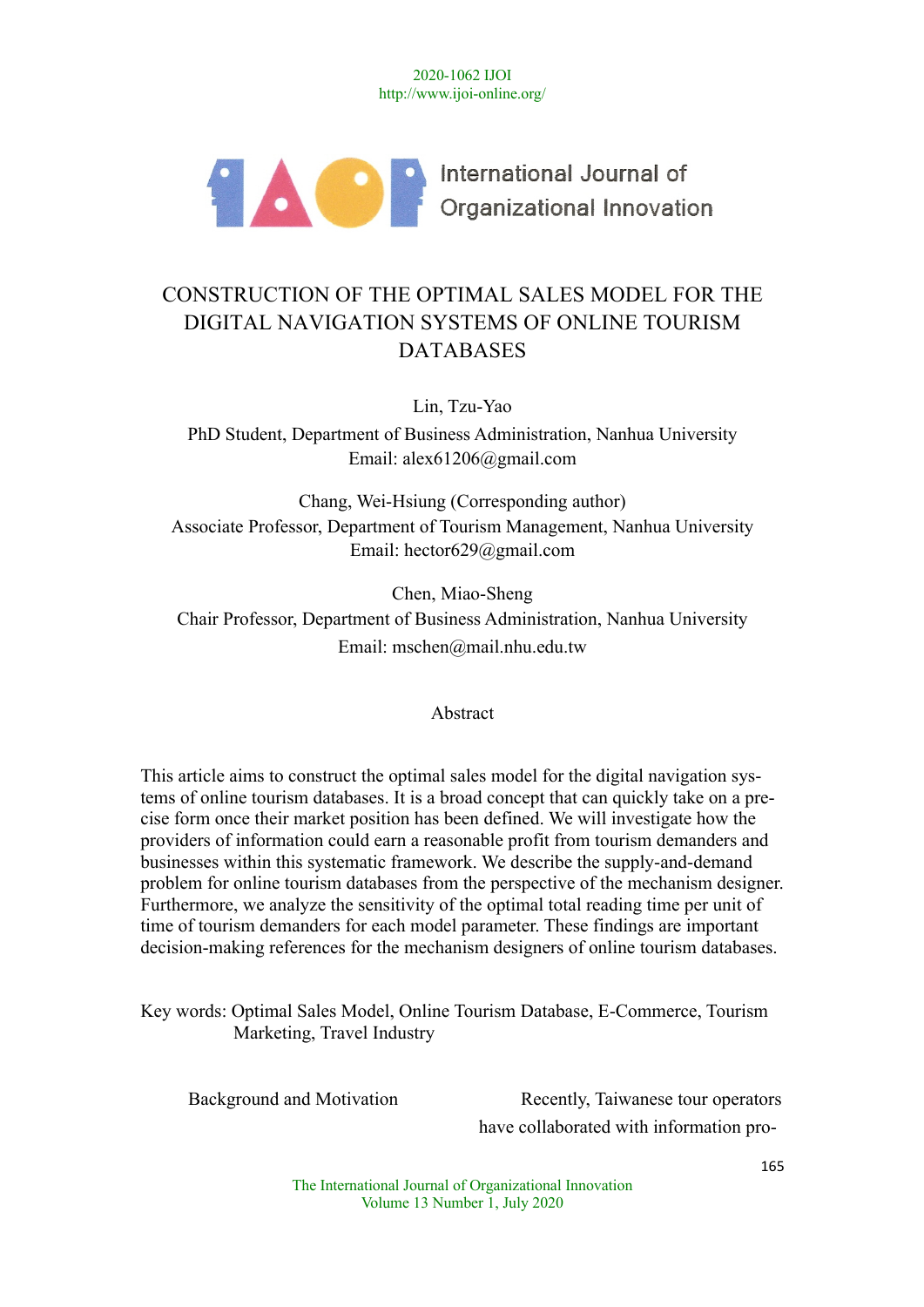viders to launch an application called "Journey On" with the digital navigation systems of online tourism databases, which provides interactive tourism information in real time. However, as each person has a different way of expressing spatial information, they tend to use different types of information or expressions to help a person reach their destination (e.g., landmarks, distance, direction, turns, indications, and walking distance) (Denis, Pazzaglia, Cornoldi, & Bertolo, 1999; Golding, Graesser, & Hauselt, 1996; Mark & Gould, 1995; Vanetti & Allen, 1988; Wright, Lickorish, Hull, & Ummelen, 1995; Chang, 2016). As a result, the general public now expects information to be transferred via human-machine interfaces that facilitate two-way communication and return a variety of information, rather than only textual media (Li & Chang, 2016).

The "Destination tours" model allows independent tourists (who are a rapidly growing part of the market) obtain a comprehensive set of services and experiences in their journeys, including food, lodging, travel, and entertainment (LionTech, 2017). The primary functions of the "Journey On" app are as follows: 1) "Tour selection," which provides smart, cross-domain tourism services by integrating all Taiwanese tourism resources; 2) "Hot tickets," which provides opportunities for group purchases of food, surprise prizes, tours, admission tickets, and hot spring baths (more than 10,000 "hot tickets" have been sold); 3) Personalized operating interface: The app uses a dynamic masonry layout for the selection of online products; 4) Real-time communications: Orders by consumers, tour operators, and stores are processed synchronously in real time, to minimize time- consuming back-and-forth communication; and 5) Electronic voucher verification: Users of this app can scan their electronic vouchers at store counters, which is fast and convenient, and eliminates any potential issues with changing it to cash or communication (LionTech, 2017).

Online tourism databases are publications that have a close relationship with time. Huang (2013) notes that all publications (regardless of whether they are weekly, monthly, or electronic) have an intimate relationship with time, and that all publications have a periodic nature. To understand this facet of online tourism databases, one must adopt the perspective of the guided person (i.e., the consumer). For example, certain tourism information or time-limited shopping ads should be published on the days when most consumers will receive their salaries (i.e., the days when the consumers have the most money). Online tourism databases with a fixed publication period can be obtained easily by tourism demanders, and they also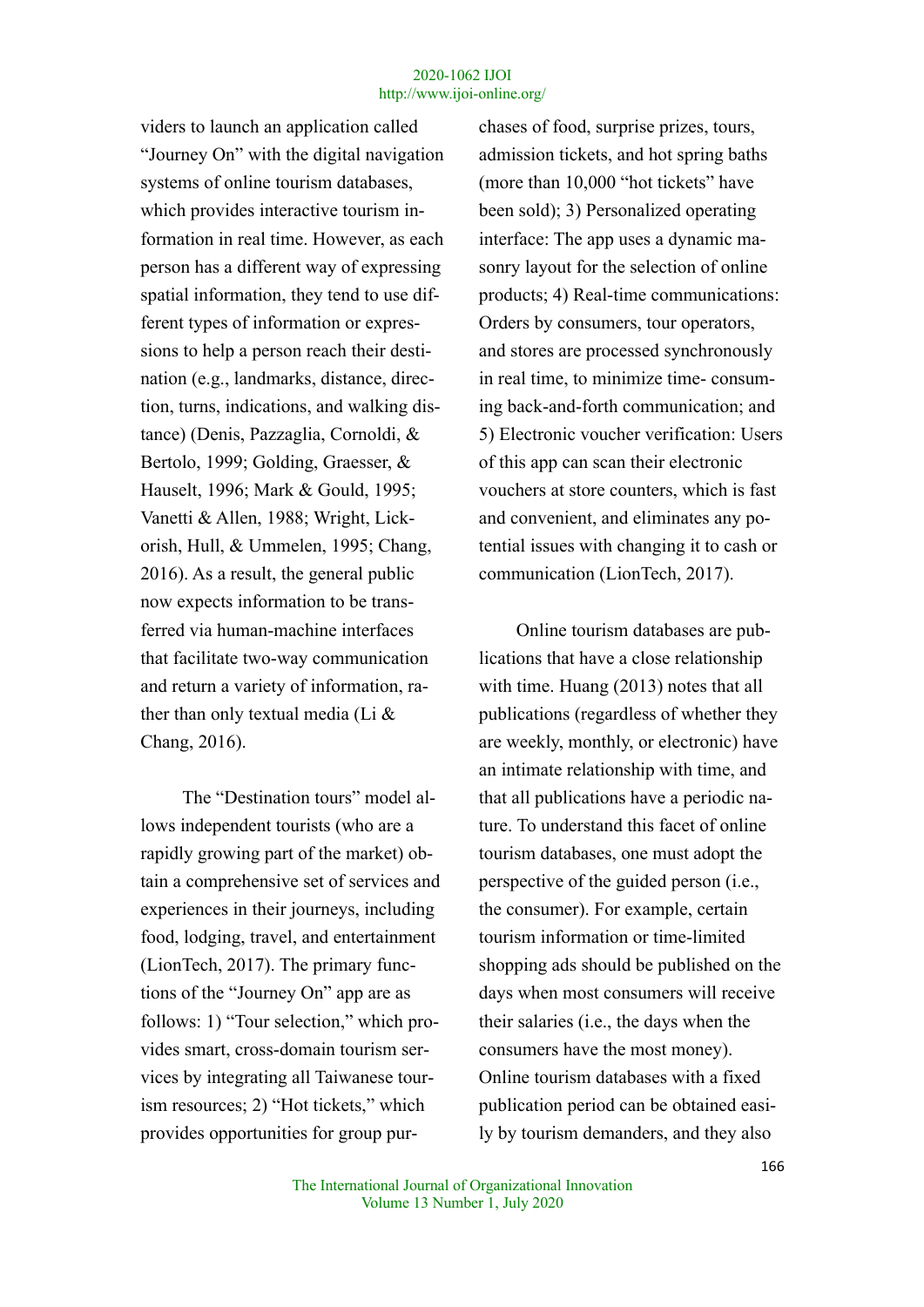allow businesses to plan and establish an integrated publication production line, which includes article writing, editing, proofreading, and delivery. This is the relationship between time and the publication of online tourism databases. Digital navigation systems based on online tourism databases are a very broad concept, but they will quickly take on a precise form once their market position has been defined.

Since digital navigation systems based on online tourism databases do not have a physical form, shop front, or sales representatives, most people will expect these systems to be sold cheaply, and they will be disappointed if this expectation is not met. Therefore, the sale of digital navigation information publications will require extremely patient sales personnel. Until digital navigation information publications become popular, their publishers should allow consumers to feel at ease and gain certain advantages, and also empathize with their consumers as much as possible, in order to establish the reputation of their brand and grow in popularity. As mentioned above, official tourism websites and business portals, if properly customizable and conducive to brand popularization, will be able to satisfy the complex needs of tourists.

Therefore, some information providers have constructed comprehensive keyword databases for the tourism industry by filtering and organizing the relevant spatial information, so that independent tourists may easily search for this information and satisfy their complex needs via the Internet. This has led to the emergence of businesses that seek to earn a reasonable amount of profit from tourism by satisfying the tourists' needs for customized spatial information.

Chen and Kao (1987) constructed relationships between organizational departments, hierarchy structures, and the corresponding information, and made use of real activities in organizations to demonstrate the process and methodology of their approach, through the use of fuzzy quantities. In this work, we will employ this approach to replace the two-sided supply-and-demand model with a three-sided production and sales model, in the context of the tourism industry. We will discuss how the threesided production and marketing model will replace the two-sided demand and supply model in the tourism sector. First, we utilize a keyword database for the tourism industry, which is filled by various tourism businesses with their keywords. A classification mechanism will then be designed to organize the keywords into an information architecture. A questionnaire will then be designed for tourism demanders (tourists). Based on the demanders' responses, the infor-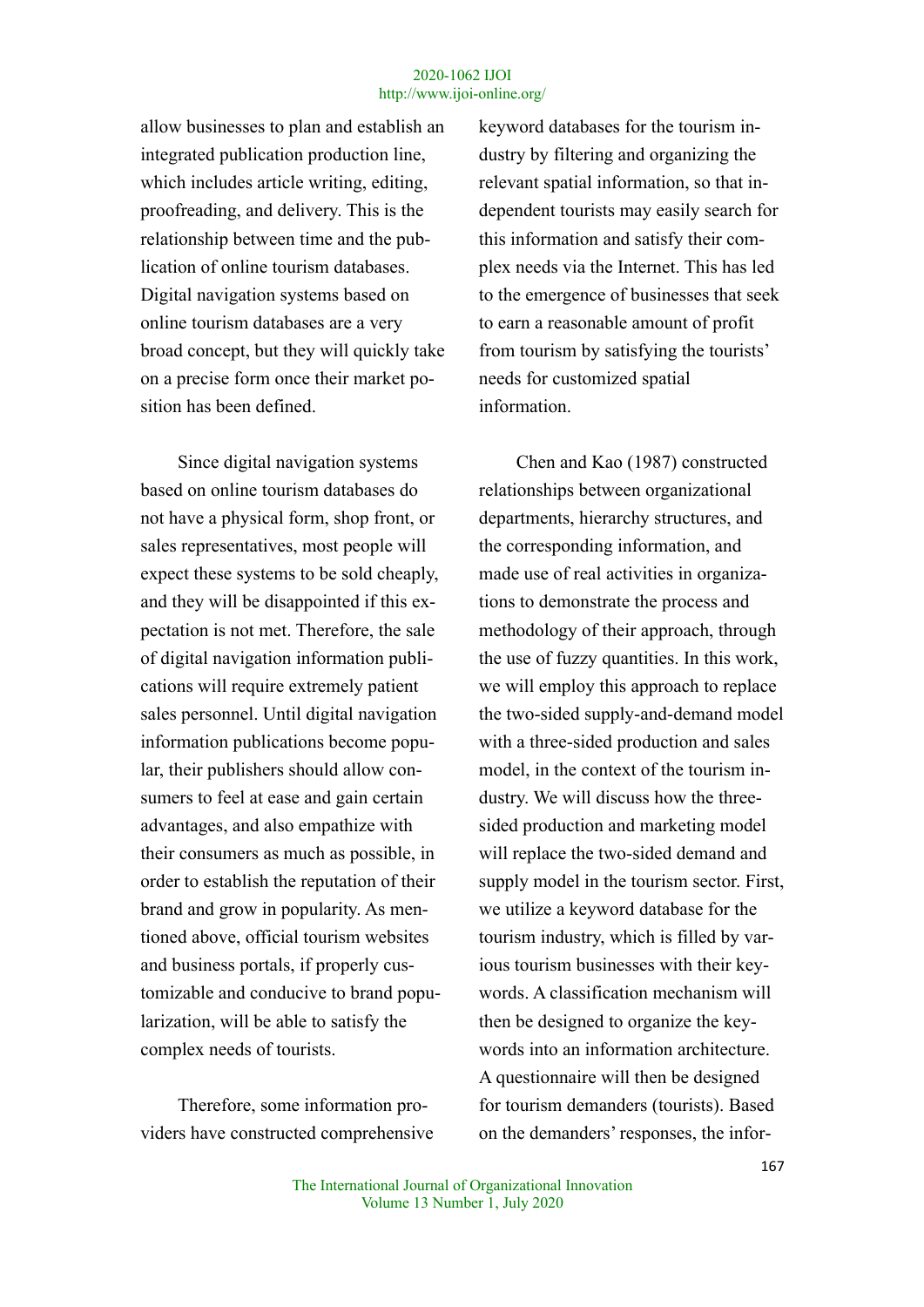mation architecture will be filtered and reorganized to provide the starting/ending points, number of days, number of people, required arrangements, costs, season, transportation, landmarks, and cultural background of the tour. We will then investigate how the providers of this information could earn a reasonable amount of profit from tourism demanders and businesses within this framework. In other words, we will study tourism system informatization in the context of tourists who are solely reliant on smartphones and GPS systems like Google Maps, and are remotely guided by centralized spatial information systems that can access their location at any time.

## Research Design and Methods

# *Research Framework and Procedures*

This study focuses on applying the digital navigation systems of online tourism databases into developing the optimal sales model. The optimal sales model will be designed by expanding the conventional two-sided supplyand-demand model in microeconomics into a three-sided model that consists of tourism businesses, tourism demanders, and mechanism designers. By optimizing this model, we will then be able to determine the optimal price that should be paid by tourism demanders for each unit of reading time, and the optimal

compensation to be paid to the authors for each unit of content that they provide to the online tourism database.

# *Analytical Method*

The theory of supply and demand in microeconomics cannot be directly used for informatized tourism products, as this theory supposes that the seller's stock of products decreases with each product that is sold, which is not the case for information products. Therefore, if microeconomics theory is to be used to analyze the supply and demand problem in the context of online tourism databases, one must then redefine the price and quantity of these products. It is also necessary to expand the conventional two-sided supply-and-demand model into a three-sided model: the first party is the original supplier of products (tourism businesses), the second party is the ultimate user of the products (tourism demanders), and the third party is the designer who is responsible for publishing the online tourism database and designing the sales mechanism for the database (henceforth referred to as "mechanism designer"). In this work, we will describe the supply-and-demand problem for online tourism databases from the perspective of the mechanism designer.

The sales market for automatically published online tourism databases (APOTD) may be treated as the amal-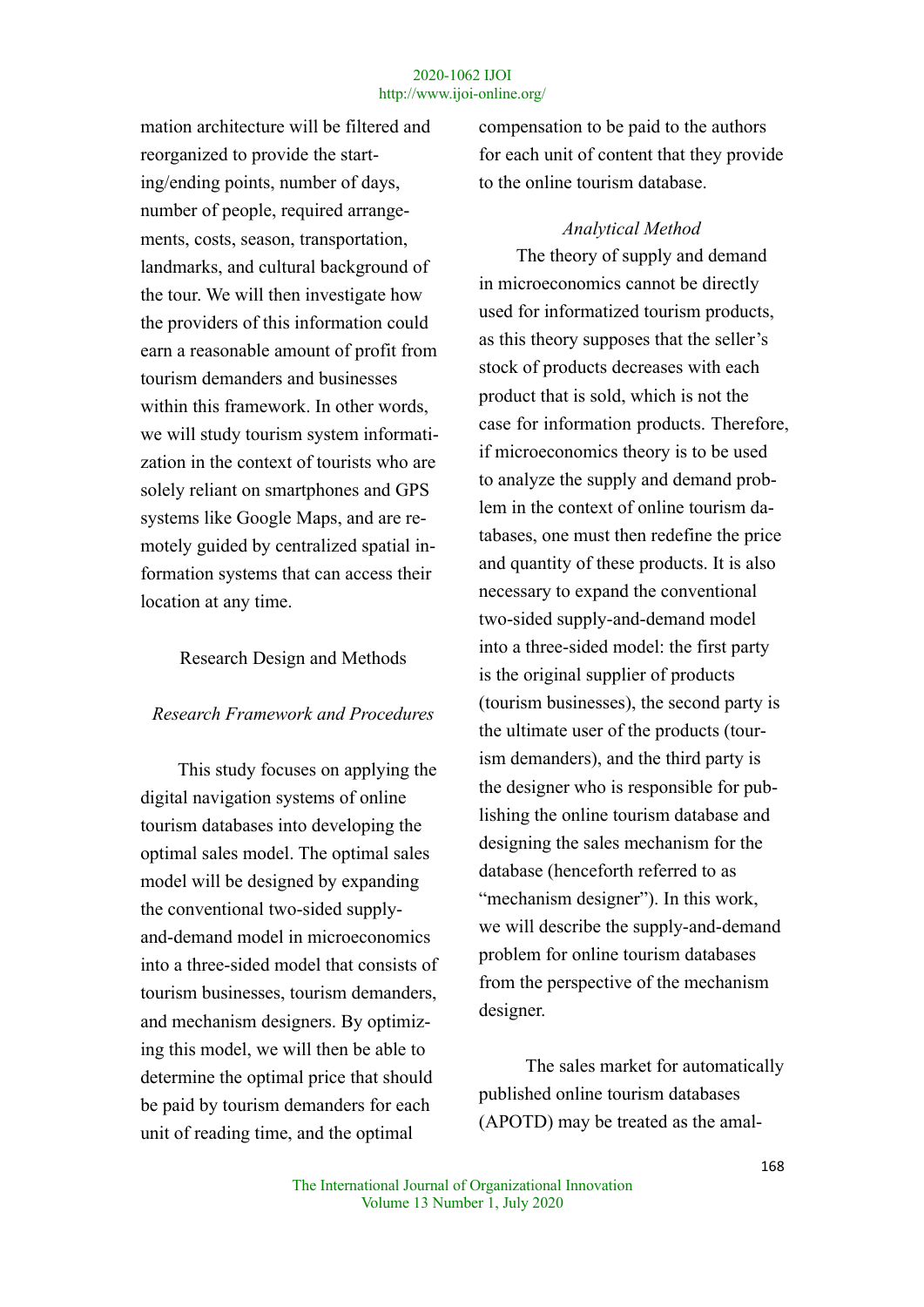gamation of two buyer-seller markets. In the first buyer-seller market, the tourism business is the seller (who creates and provides the basic content according to specifications provided by the mechanism designer) while the mechanism

designer is the buyer. In the second buyer-seller market, the mechanism design-

the table of contents and summary of the

online tourism database will not be

charged).

er is the seller while the tourism demander is the buyer. The price of the online tourism database will be calculated according to the time taken by tourism demanders to read the database on the internet (the time taken to read

Results

From a marketing perspective, supply and demand in the tourism industry are related to each other by the demand function,  $p = f(x)$  or its reciprocal, x

 $=\mathbf{\bar{f}}(p)$ , where *p* and *x* are the price and

quantity of the tourism product, respectively. In most cases, the demand curve slopes downwards from left to right. Therefore, any change in price is accompanied by an opposing change in quantity. However, the supply curve slopes upwards from left to right (the blue line in Fig. 1). Therefore, supply increases with increasing price. A typical set of demand and supply curves are shown in Figure 1.



Figure 1 Typical market demand and supply curves Source: Given and integrated by researchers of this study.

However, the supply and demand theories of microeconomics cannot be directly applied to tourism databases, since the seller's stock does not decrease with the number of sales. Therefore, the price and quantity of these products must be redefined, so as to allow microeconomics theory to be applied to digital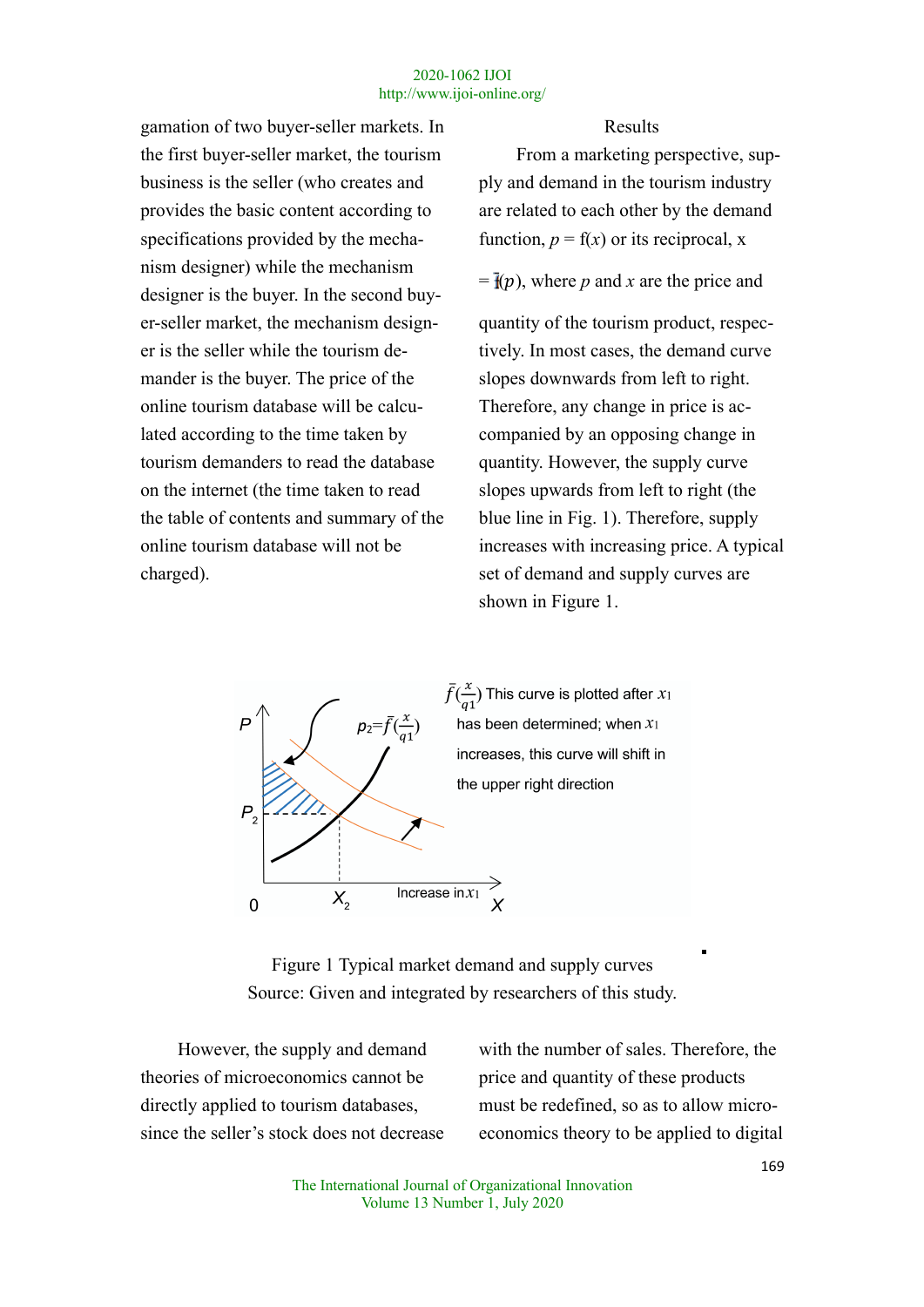tourism databases. Furthermore, the two-sided buyer and supply model must be expanded into a three-sided production and sales model (where the three parties are the tourism businesses, tourism demanders, and mechanism designers). As mentioned previously, we will describe the sales market for APOTD from the perspective of the mechanism designer.

The sales market for APOTD may be treated as the amalgamation of two buyer-seller markets. In the first buyer-seller market, the tourism business is the seller (who creates and provides the basic content according to specifications provided by the third party), while the mechanism designer is the buyer. In the second buyer-seller market, the mechanism designer is the seller while the tourism demander is the buyer. The price of the online tourism database should be calculated according to the time taken by tourism demanders to read the database on the internet (the time taken to read the table of contents and summary of the online tourism database will not be charged).

# *Mathematical Model*

## Symbol Definitions.

To ensure that the contents of the online tourism database will be maintained at a certain level of quality, and receive the endorsement of tourism demanders, the time spent by the tourism demanders in each part of the online tourism database must be inspected after the database has been published for a certain period of time. The parts that receive little reading time should either be improved or omitted from the database.

The price of the online tourism database for tourism demanders (i.e., the price in the second buyer-seller market) is defined as  $p_2$ .  $x_1$  is the number of pages read by the tourism demanders, and  $x_2$  is the time spent by the tourism demanders reading the online tourism database. The ratio between  $x_1$  and  $x_2$ (the reading rate of the online tourism database) will stabilize after the first edition of the online tourism database has been published for some time.

The relationship between  $p_2$  and  $\frac{\mathbf{x}^2}{\mathbf{x}^2}$ 

is  $f(p_2) = \frac{\pi^2}{\pi^2}$ , and it is called the demand function of the second market (tourism demanders). The ratio between the total reading time of the tourism demanders and the number of pages that were in the online tourism database is  $\frac{x^2}{x!}$ , within some unit of time. In other words, it is the market reading rate of the online tourism database. The reading rate of an online tourism database is the sum of reading rates of all of its contents. *f*: The demand function of the second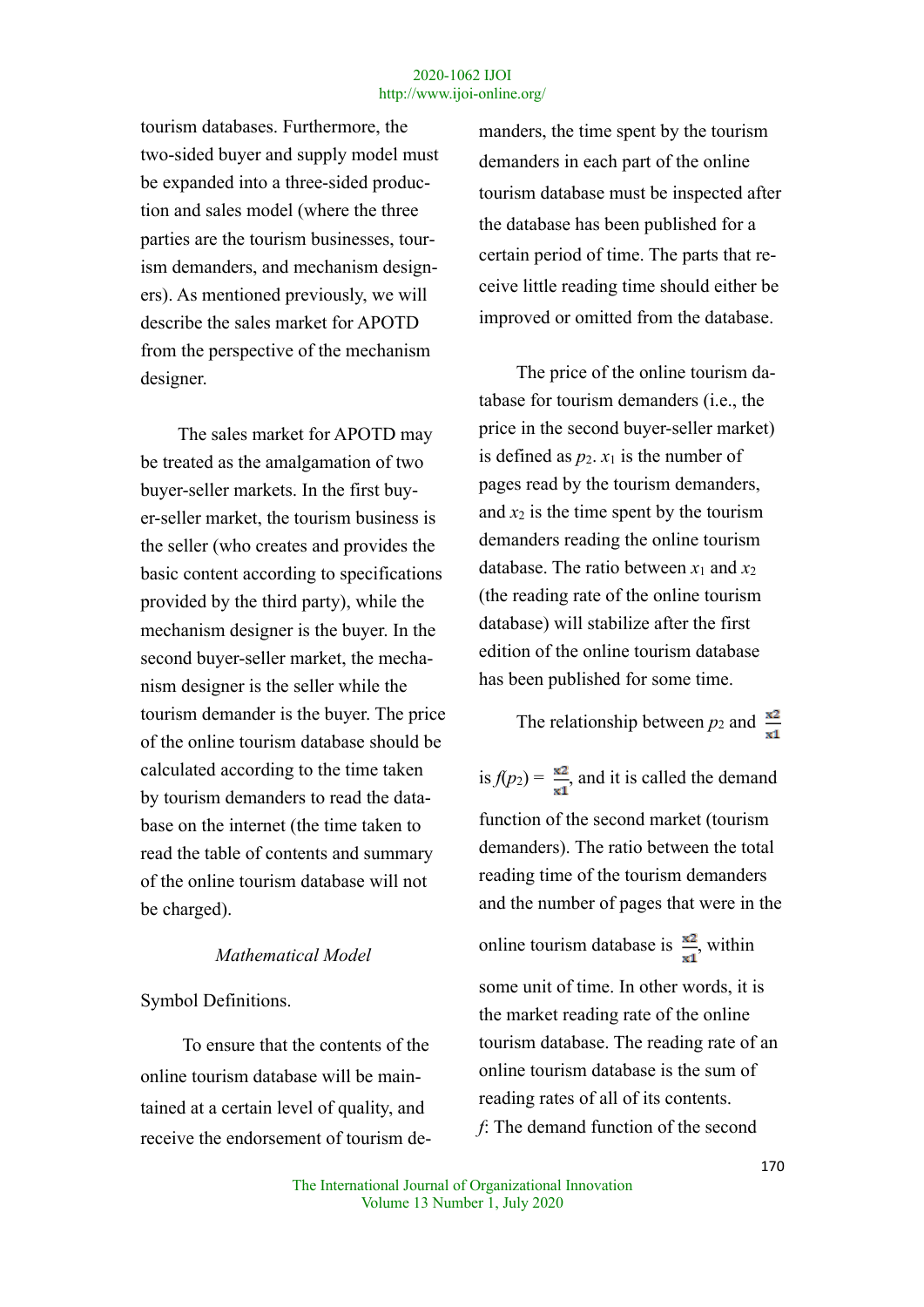market,  $f(p_2) = \frac{x^2}{x^4}$ . The value of  $f(p_2)$ decreases with increases in *p*<sub>2</sub>.

 $\vec{f}$ : The reciprocal function of *f*, i.e.,  $p_2 =$ 

$$
\bar{f}(\frac{\mathbf{x}^2}{\mathbf{x}^1})p_1: p_1 = \theta p_2 f(p_2), 0 \le \theta \le 1.
$$
 This

gives the increase in income (i.e., reading time by tourism demanders per unit of time, or  $f(p_2)$ ) created by each unit of content  $(x_1 = 1)$ . This income,  $p_2f(p_2)$ , is paid by the tourism demanders to the mechanism designers, and a part of this income  $(p_1 = \theta p_2 f(p_2), 0 \le \theta \le 1)$  is given to the content authors.

T: The (average) lifespan of an online tourism database on the market.

c: The cost (borne by the authors) to create each unit of content for the online tourism database, before the database is constructed. If this cost is averaged across the life of the online tourism database, T, the content crea-

tion cost per unit of time is then  $\frac{e}{r}$ . If

a discount calculation is performed with T/2, the cost per unit of time for each unit of content then becomes

 $\mathbf{e}^{\mathbf{r}T/2}$ , where  $r \geq 0$  is the discount rate.

- k: The consumables cost absorbed by the mechanism designer for each unit of reading time by the tourism demanders. This cost will initially be absorbed by the mechanism designer.
- g: The function that relates the first-market price (the authors' com-

pensation)  $p_1$  (definition shown above) to  $x_1$ , such that  $x_1 = g(p_1)$ .  $x_1$  increases with  $p_1$ .

 $\overline{g}$ : The reciprocal function of g, i.e.,  $p_1 =$ 

 $\bar{g}(x_1)$ .

### Construction of the Model

*β*1, *β*2 and *β*3 are the weights that represent the benefit per unit of time of the authors, tourism demanders, and mechanism designer, respectively. To maximize the benefit per unit of time of all three parties, the mechanism designer must find the (*p*1, *p*2) pair of values (or  $(x_1, x_2)$  pair of values) that maximizes the benefit function,  $π$ . This may be mathematically expressed as:

$$
dx \leq \begin{cases} \text{Max } \pi(x_1, x_2) = \omega_2 \left[ \int_0^{x_2} \bar{f}(\frac{x}{x_1}) \right] \\ \bar{f}(\frac{x_2}{x_1}) x_2 \right] + \\ \omega_1 \left[ \bar{g}(x_1) \right] \\ -\frac{\sum\limits_{\substack{e \in \mathbb{F}^2}}}{T} \left[ x_1 + \omega_3 \left[ \bar{f}(\frac{x_2}{x_1}) - \bar{g}(x_1) \frac{x_1}{x_2} - k \right] \right] x_2 \end{cases}
$$

(4.1)

where

$$
p_2 = \overline{f}\left(\frac{x_2}{x_1}\right) \tag{4.2}
$$

$$
p_1 = \overline{\mathbf{g}}(\mathbf{x}_1) = \theta p_2 \cdot \frac{\mathbf{x}_2}{\mathbf{x}_1}
$$

The International Journal of Organizational Innovation Volume 13 Number 1, July 2020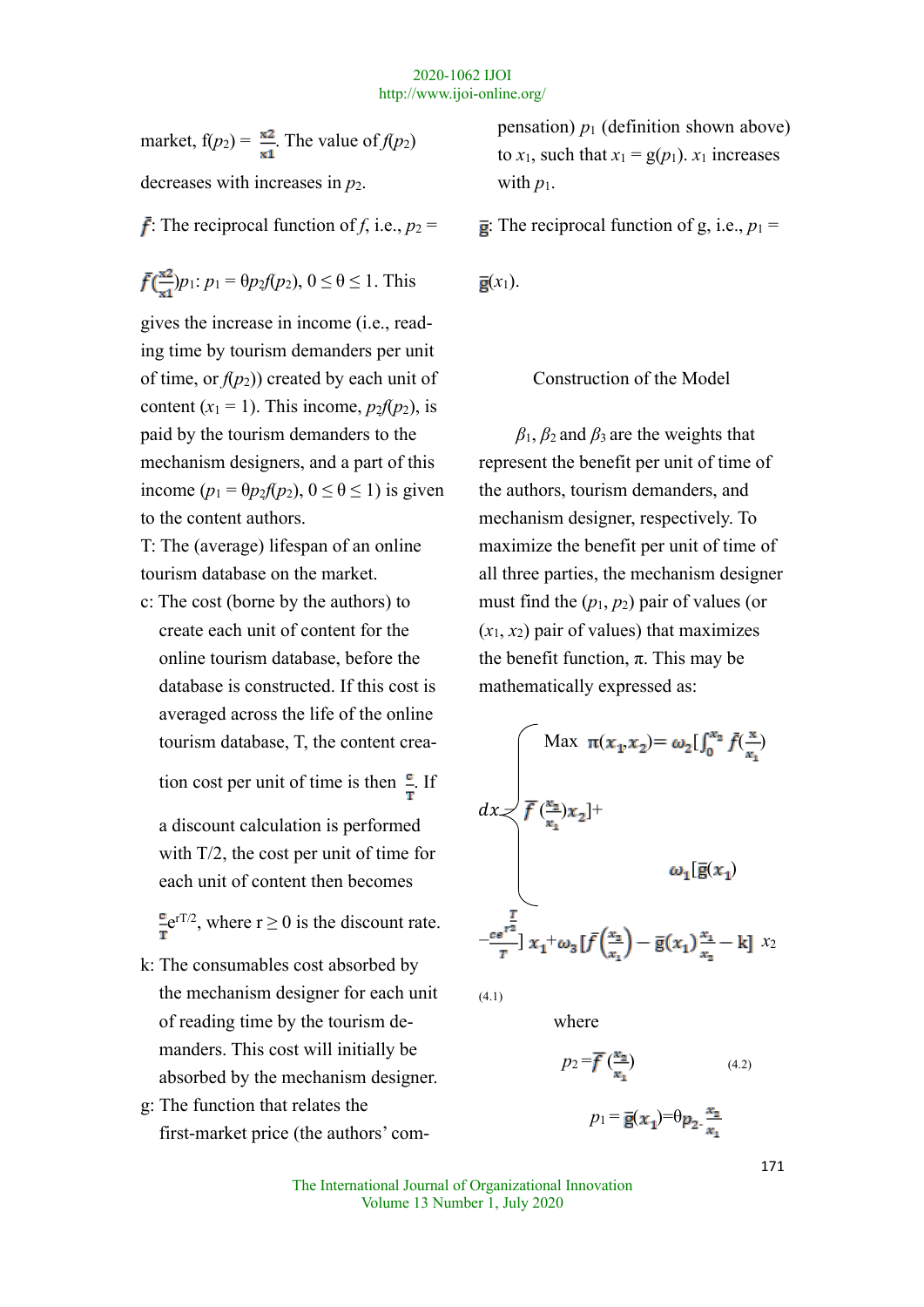(4.3)

The relationship between  $p_1$  and  $p_2$ and  $x_1$  and  $x_2$  is described by Equations (4.2) and (4.3).

The first, second, and third terms of the objective function  $\pi(x_1, x_2)$  are:  $\beta_2 \times$ (benefit for the tourism demanders (consumer surplus),  $\beta_1 \times$  (benefit of the tourism businesses), and  $\beta_3 \times$  (benefit of the mechanism designer).

In the above, 
$$
\overline{f} \frac{x \cdot x}{x1}
$$
 is the area of

the rectangle in Fig. 1  $\left[\int_{2}^{q} \bar{f}(\frac{x}{m}) dx - \bar{f}\right]$ 

 $\left(\frac{\pi}{\epsilon}\right)$  x<sub>2</sub>] is the area shaded by diagonal lines, which represents the consumer (tourism demander) surplus; it is essentially the difference between the price that the tourism demanders are willing

to pay  $\left(\int_{2}^{x} \bar{f}(\frac{x}{\epsilon}) dx\right)$  and the actual price

they paid  $(\overline{f}(\frac{x2}{x1})$  x<sub>2</sub>).

If we let  $\beta_1 = \beta_2 = 0$  and  $\beta_3 = 1$ , the model above then becomes a decision model that only considers the benefits of the mechanism designer.

The Optimal Solution

In the following,  $\overline{f}$  and  $\overline{g}$  represent the reciprocal functions of *f* and g (see

Sections 4.2 and 4.3 for their definitions), i.e.,  $p_1 = \overline{g}(x_1)$  and  $p_2 = \overline{f}(\frac{x_2}{x_1})$ . By letting  $\theta = \frac{p_1 p_2}{r} = \frac{g(x_1)}{-x_1}$ , the objective function  $(\pi)$  may then be rewritten as follows:

$$
\pi = \beta_2 \left[ \int_0^{x_2} \bar{f}(\frac{x}{q_1}) \, dx - \right]
$$

$$
\overline{f}(\frac{x_2}{x_1})x_2] + \beta_1[\overline{g}(x_1) - \frac{e^{-\frac{T}{x_2}}}{T}]x_1
$$

$$
+\beta_3 \left[\bar{f}\left(\frac{x_2}{x_1}\right) - \bar{g}(x_1)\frac{x_1}{\alpha x_2} - k\right]x_2
$$

$$
=\beta_2 \int_0^{x_2} \bar{f}\left(\frac{x}{x_1}\right) dx
$$

$$
+(\beta_3 - \beta_2) \bar{f}\left(\frac{x_2}{x_1}\right) x_2
$$
  
+
$$
(\beta_1 - \beta_3) \bar{g}(x_1) x_1 - \beta_2 \frac{r}{r} \bar{x}_1 - \beta_3 k x_2
$$
 (4.4)

Assuming that an optimal solution does exist, let  $(x_1^*, x_2^*)$  be the optimal solution of this model. The first- and second-order conditions that must be satisfied by  $(x_1^*, x_2^*)$  are then as follows. The first-order condition:

$$
0=\frac{\partial}{\partial_{q_1}}\pi\big(x_{1\!,}x_2\big)\,I_{(x_1^*,x_2^*)}
$$

$$
= \beta_2 \int_0^{x_2} \overline{f'(\frac{x}{x_1})} \cdot \frac{-x}{x_1^2} dx \, |_{(x_1^*, x_2^*)}
$$

The International Journal of Organizational Innovation Volume 13 Number 1, July 2020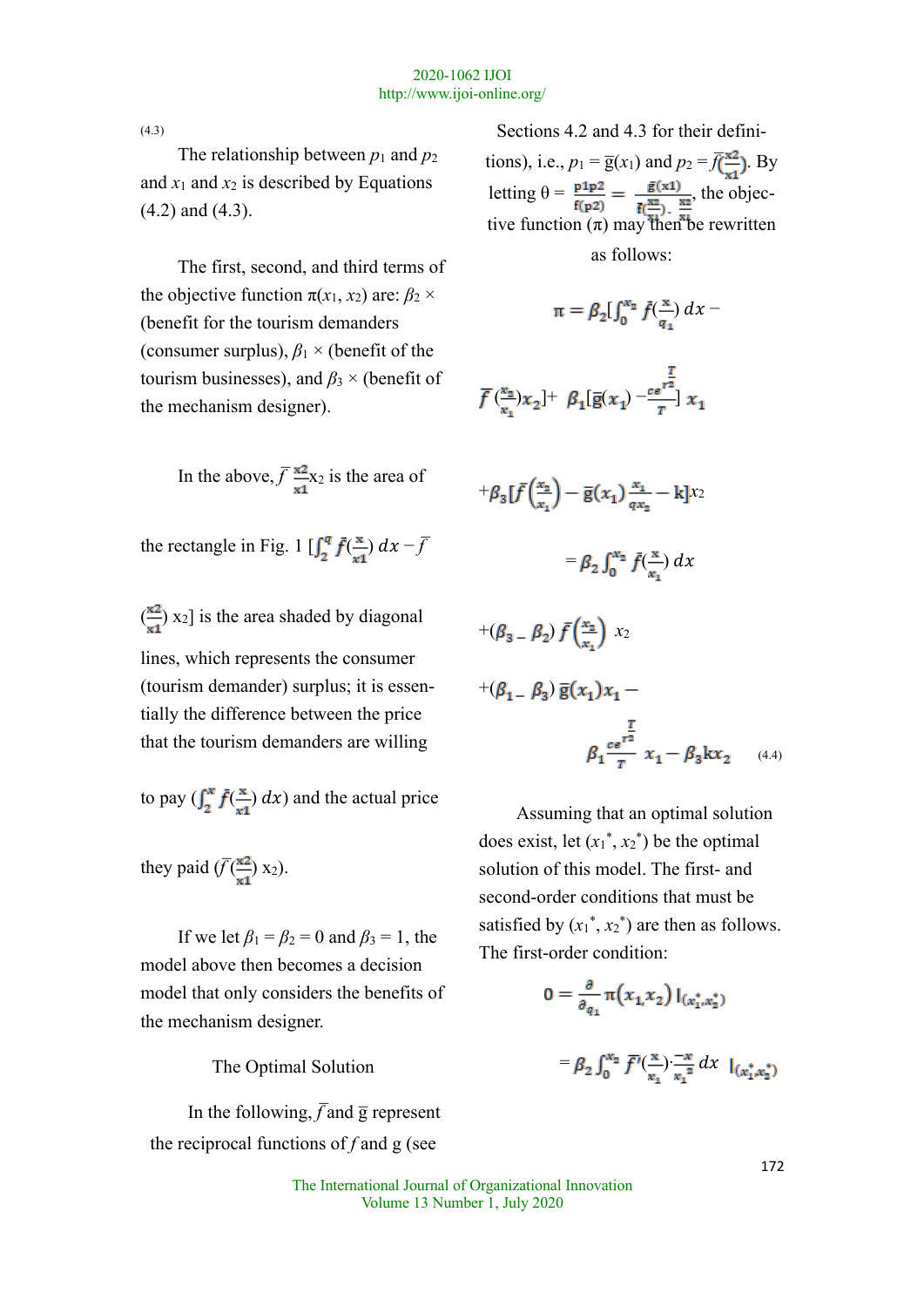$$
- (\beta_3 - \beta_2) \bar{f}' \left(\frac{x_2}{x_1}\right) \frac{x_2^2}{x_1^2} I_{(x_1^*, x_2^*)} +
$$

 $(\beta_1 - \beta_3)$ 

$$
\bar{g'}(x_1)x_1 + \bar{g}(x_1) \, |_{(x_1^*, x_2^*)} - \beta_1 \frac{\bar{g}}{r}
$$

(4.5)

$$
0 = \frac{\partial}{\partial_{q_3}} \pi(x_1, x_2) \, I_{(x_1^*, x_2^*)}
$$

$$
= \beta_2 \bar{f}(\frac{x_2}{x_1}) \Big|_{(x_1^*, x_2^*)} + (\beta_3 - \beta_2) \Big|
$$
  

$$
\bar{f}'(\frac{x_2}{x_1}) \frac{1}{x_1} x_2 + \bar{f}(\frac{x_2}{x_1}) \Big|_{(x_1^*, x_2^*)} - \beta_3 k
$$
  

$$
= \beta_3 \bar{f}(\frac{x_2}{x_1}) \Big|_{(x_1^*, x_2^*)} + (\beta_3 - \beta_2)
$$
  

$$
\bar{f}'(\frac{x_2}{x_1}) \frac{x_2}{x_1} \Big|_{(x_1^*, x_2^*)} - \beta_3 k
$$
 (4.6)

Second-order condition:

$$
\frac{\partial^2 \pi (x_1^* x_2^*)}{\partial x_i^2} \le 0 \quad , \ i=1,2 \qquad (4.7)
$$

$$
\left| \frac{\frac{\partial^2 \pi (x_1^*, x_2^*)}{\partial x_1^2} \cdot \frac{\partial^2 \pi (x_1^*, x_2^*)}{\partial x_1 \partial x_2}}{\frac{\partial^2 \pi (x_1^*, x_2^*)}{\partial x_2 \partial 1}} \right| \ge 0 \quad (4.8)
$$

If the mechanism designer decides that the benefits of the tourism demanders and tourism businesses are equally important, these benefits may then be summed to form a quantity called "societal surplus". The goal is then to maximize the weight for societal surplus, *β*, and the mechanism designer's benefit,  $(1 - \beta)$ . This is equivalent to letting  $\beta_1 =$  $\beta_2 = \beta$  and  $\beta_3 = 1 - \beta$ .

In this case,  $\overline{f}$  and  $\overline{g}$  may be assumed to be linear functions. The optimal solutions of the  $\overline{f}$  and  $\overline{g}$  are then as follows:

Suppose that the definitions of  $\overline{f}$ and  $\overline{g}$  are:

$$
\begin{array}{l} p_1 = \overline{\mathrm{g}}(x_1) = r_1 \cdot x_1, \;\; r_1 > 0; \\ \\ p_2 = \overline{\mathrm{f}}\Big(\frac{x_2}{q_1}\Big) = r_2 \, \frac{x_2}{x_1} + \, l_2 \text{\tiny (4.9)} \end{array}
$$

where  $\frac{x_2}{x_1} \le \frac{l_2}{-r_2}$ ,  $l_2 > 0$  and  $0 < r_2$ , be-

cause  $p_2 = 0$  must correspond to a positive demand.

Substituting Equation (4.9) with Equation (4.5) yields:

If  $(x_1^*, x_2^*)$  exists, i.e.,  $x_1^* > 0$  and

 $\frac{l_2}{-r_0}x_1^*$  >  $x_2^*$  > 0 (see Equation (4.9), then

$$
0 = \frac{\partial}{\partial q_1} \pi(x_1, x_2) \big|_{(x_1^*, x_2^*)}
$$

$$
= \beta \int_0^{x_2^*} r_2 \frac{-x}{x_1^{*2}} dx - (1 - 2\beta) r_2 \frac{x_2^{*2}}{x_1^{*2}} +
$$
  

$$
(2\omega - 1) [r_1 x_1^* + r_1 x_1^*] - \beta \frac{r}{T}
$$

$$
=\frac{-\omega r_2 x_2^{*2}}{2 \cdot x_1^{*2}} - (1 - 2\beta) r_2 \frac{x_2^{*2}}{x_1^{*2}} + (2\beta - 1) 2r_1 x_1^* - \beta \frac{r^2}{r} = \left(\frac{3\beta}{2} - 1\right) r_2 \frac{x_2^{*2}}{x_1^{*2}} + \frac{r}{2}
$$

$$
(2\beta - 1) 2r_1 x_1^* - \beta \frac{r^2}{r}
$$

$$
(4.10)
$$

The International Journal of Organizational Innovation Volume 13 Number 1, July 2020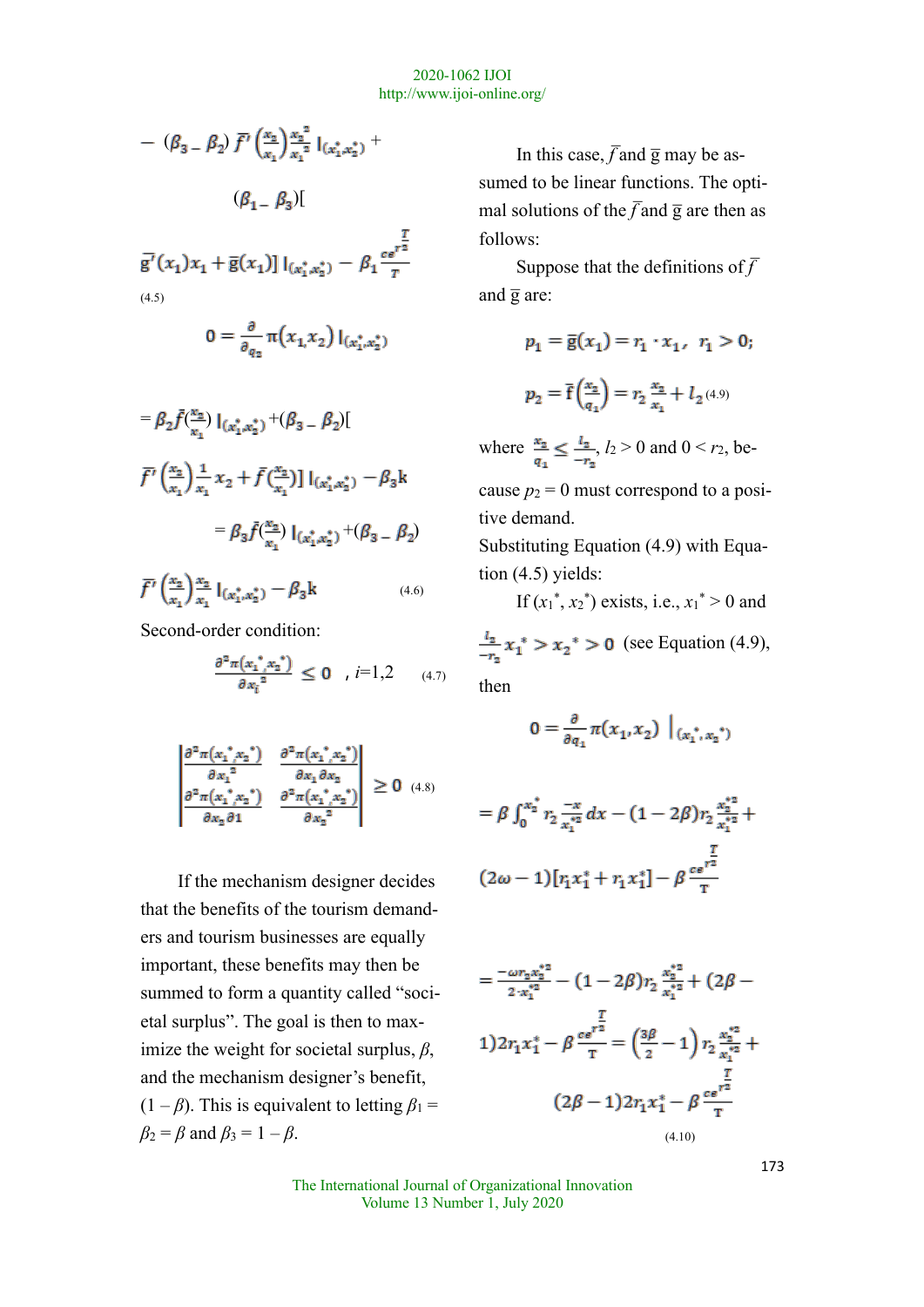$=$ 

Substituting Equation (4.9) with Equation (4.6) yields

$$
0 = \frac{\partial}{\partial q_1} \pi(x_1, x_2) \big|_{(x_1^*, x_2^*)}
$$

$$
= (1 - \beta) \left( r_2 \frac{x_n^*}{x_1^*} + l_2 \right) + (1 -
$$
  
2\beta)  $r_2 \frac{x_n^*}{x_1^*} - (1 - \beta)k$ 

$$
= (2 - 3\beta) \times r_2 \frac{x_2^*}{x_1^*} + (1 - \beta)(l_2 - k)
$$
\n(4.11)

Equation (4.7) then gives

$$
0 \ge \frac{\partial^2 \pi (x_1, x_2)}{\partial x_i^2} \Big|_{(x_1^*, x_2^*)}
$$
  
=  $(2 - 3\beta) r_2 \frac{1}{x_1^*}$  (4.12)

Therefore,  $\beta \leq \frac{2}{3}$  (since Equation (4.9) states that  $r_2$  is a negative number).

When  $\beta \leq \frac{2}{3}$ 

$$
x_2^* = \frac{1}{(3-2\beta)r_2} (1-\beta)(l_2 - k)x_1^*
$$
 (4.13)

Based on Equation (4.9), the parameters must satisfy the following inequality:

$$
\frac{l_2}{-r_2} > \frac{1}{(3-2\beta)r_2} (1-\beta)(l_2-k) \qquad (4.14)
$$

By substituting Equations (4.10), (4.11), and (4.12) to the second-order condition (Equation (4.8)), one obtains:

$$
0 \leq \begin{vmatrix} \frac{\partial^2 \pi (x_1^*, x_2^*)}{\partial x_1^2} & \frac{\partial^2 \pi (x_1^*, x_2^*)}{\partial x_1 \partial x_2} \\ \frac{\partial^2 \pi (x_1^*, x_2^*)}{\partial x_1 \partial x_2} & \frac{\partial^2 \pi (x_1^*, x_2^*)}{\partial x_2^2} \end{vmatrix}
$$

$$
\begin{vmatrix} (2-3\beta)r_2\frac{x_2^{*2}}{x_1^{*2}} + (2\beta-1)2r_1 + (2-3\beta)r_2 \cdot \frac{-x_2^{*}}{x_1^{*2}} \\ (2-3\beta)r_2 \cdot \frac{-x_2^{*}}{x_1^{*2}} & (2-3\beta)r_2 \cdot \frac{1}{x_1^{*}} \end{vmatrix}
$$

$$
=\frac{(2-3\beta)^2 r_2^2}{x_1^{\frac{q_2}{2}}}\begin{vmatrix} \frac{x_2^{*2}}{s_2} + \frac{(2\beta-1)2r_1x_1^{\frac{q_2}{2}}}{(2-3\beta)r_2} & \frac{-x_2^{\frac{q_2}{2}}}{x_1^{\frac{q_2}{2}}}\\ \frac{-x_2^{\frac{q_2}{2}}}{x_1^{\frac{q_2}{2}}} & 1 \end{vmatrix}
$$

$$
=\frac{(2-3\beta)^2 r_2^2}{x_1^{*2}} \cdot \frac{(2\omega - 1)2r_1x_1^*}{(2-3\beta)r_2}
$$
 (4.15)

Based on Equations (4.9) and (4.13)  $\gamma_1 > 0$ ,  $\gamma_2 < 0$ ,  $\beta \le 23$  (4.16)

According to Equation (4.15), the condition for the optimal solution  $(x_1^*,$  $x_2^*$ ) to exist is  $\beta \leq 12$ , which implies that the weight for the mechanism designer's benefit  $(1 - \beta)$  is greater than that of the tourism demanders and tourism businesses (societal surplus), *β*. Substituting Equation (4.13) with Equation (4.10) yields:

$$
0 = \left(\frac{3\beta}{2} - 1\right) r_2 \frac{1}{(3\beta - 2)^2 r_2^2} (1 - \beta)^2 (l_2 - k)^2 + (2\beta - 1)(2r_1x_1^*)
$$

The International Journal of Organizational Innovation Volume 13 Number 1, July 2020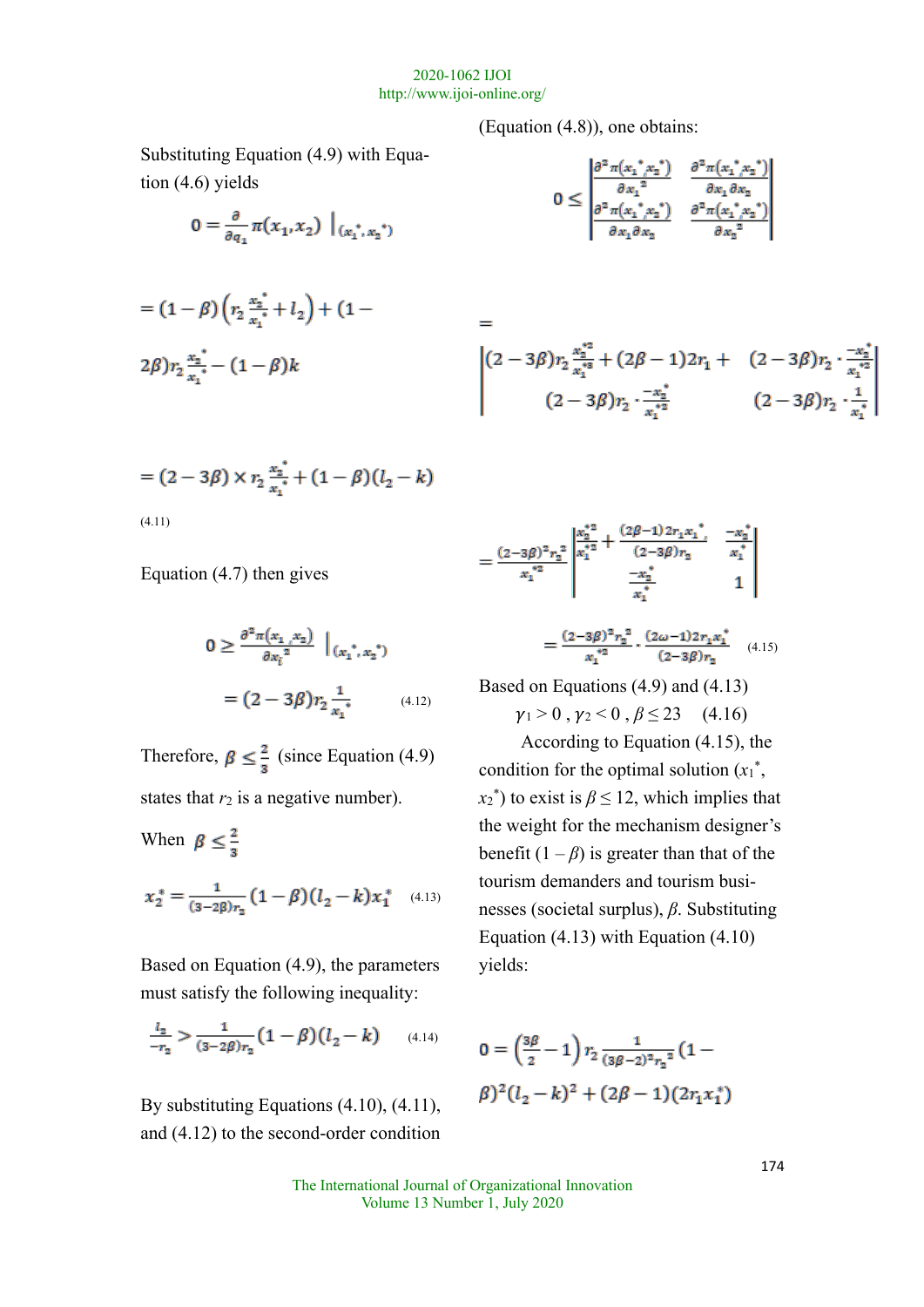$$
=\frac{1}{2(3\beta-2)r_2}(1-\beta)^2(l_2-k)^2+\\(2\beta-1)(2r_1x_1^*)
$$
\n(4.17)

 $x_1$ <sup>\*</sup> may then be obtained using Equation (4.17) (as shown in Equation (4.18)), and  $x_2$ <sup>\*</sup> may be obtained by substituting  $x_1^*$  into Equation (4.12) (as shown in Equation (4.19)).

Conclusion and Recommendations

The following conclusions were derived from the discussion above: By assuming that the demand function (*f*) and supply function (*g*) are linear functions (see Equation (4.9)), and that the importance of the mechanism designer's benefit is greater than that of the tourism demanders and tourism businesses (see Equation (4.16)), an optimal solution for  $x_1$ <sup>\*</sup> and  $x_2$ <sup>\*</sup> then exists, as shown in Equations (4.18) and (4.19).

$$
x_1^* = \frac{(1-\beta)^2 (l_2 - k)^2}{(2\beta - 1) 2r_1 2(3\beta - 2)r_2}
$$
 (4.18)

$$
x_2^* = \frac{1}{(3\beta - 2)r_2} (1 - \beta)(l_2 - k)x_1^*
$$
 (4.19)

 Based on Equations (4.18) and (4.19), one may then obtain the optimal solution for  $(p_1^*, p_2^*)$ , since  $p_1^* = r_1x_1^*$ and  $p_2^* = r_2^{\frac{\pi}{2}} + l_2$  (see Equation (4.9)), as well as the optimal  $\theta$  value:  $\theta^*$  =

 $r_1x_1^*/((r_2^{\frac{\pi_2}{•}} + l_2)(\frac{\pi_2}{•}))$ . This result may

be used to examine how the optimal solution changes with each model parameter; a sensitivity analysis is shown below.

According to Equation (4.18): (1) The optimal quantity of digital navigation information provided by the tourism businesses,  $x_1^*$ , decreases with increases in the slope of the supply function,  $r_1$  ( $r_1$ )  $> 0$ ). (2)  $x_1^*$  decreases with decreases in the slope of the demand function,  $r_2$  ( $r_2$ )  $(0)$ . (3)  $x_1$ <sup>\*</sup> increases with increases in the upper limit of the mechanism designer's per unit benefit,  $(l_2 - k)$  (note:  $l_2$ ) is the upper limit of  $p_2$ , the price per unit of reading time for tourism demanders).

Equation (4.19) may be used to analyze the sensitivity of the optimal total reading time per unit of time of the tourism demanders,  $x_2^*$ , to each model parameter. These findings are important decision-making references for the mechanism designers of online tourism databases.

In the future, it would be worthwhile to investigate the properties of  $(x_1^*$ ,  $(x_2^*), (p_1^*, p_2^*)$ , and  $\theta^*$  when presented with non-linear demand and supply functions, e.g., quadratic *f* and g functions.

In summary, the construction of the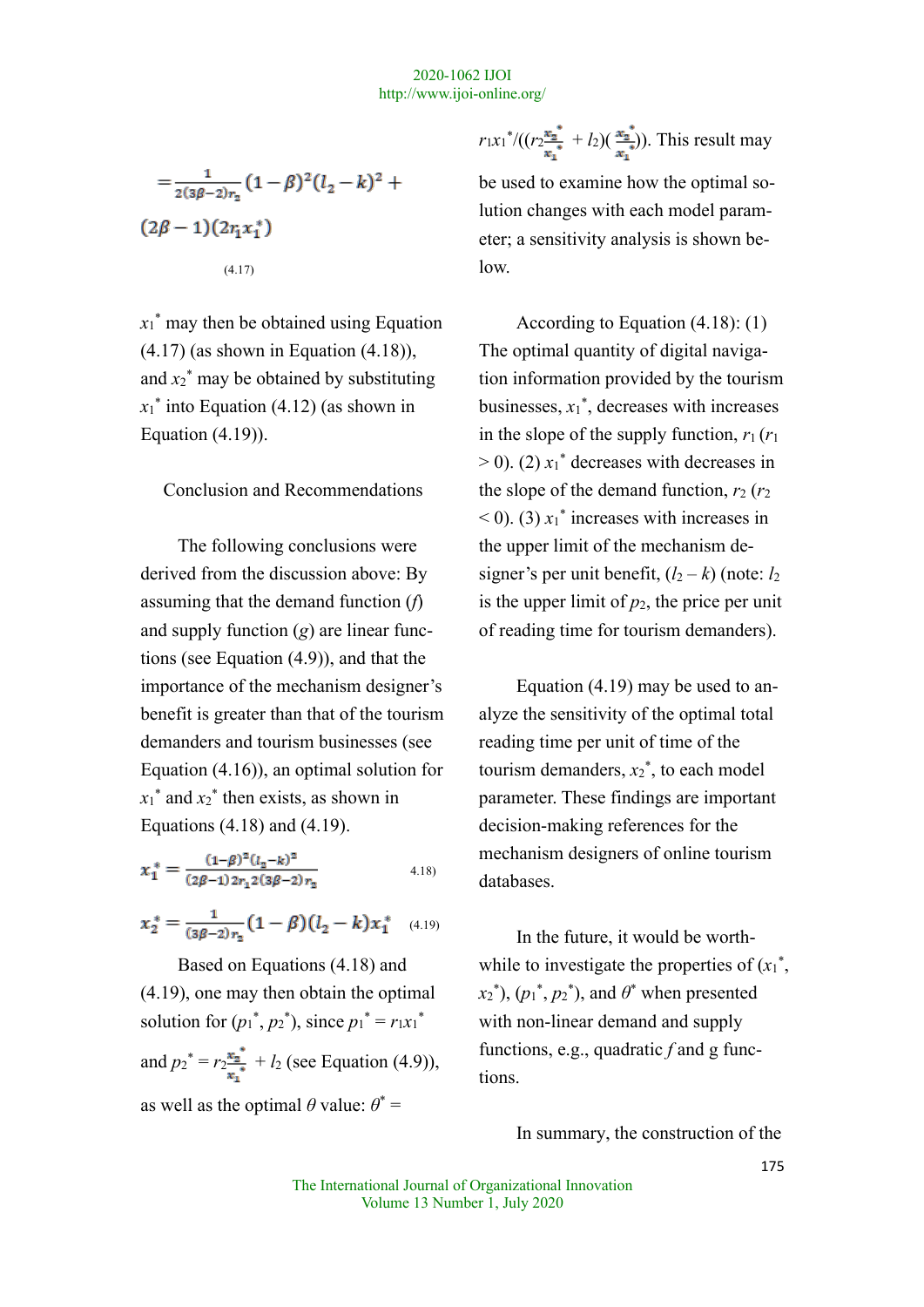optimal sales model for the digital navigation systems of online tourism databases is an ongoing project and will be a trend in future research.

## References

- Chang, H. H. (2016). The study of tourist's preferences towards wayfinding directional descriptors. *Journal of Tourism and Leisure Studies,*  22(2), 123-149.
- Chen, M. S., & Kao, W. K. (1987). On organization design from an informational approach. *Journal of Policy and Information, 11*(2), 67-77.
- Denis, M., Pazzaglia, F., Cornoldi, C., & Bertolo, L. (1999). Spatial discourse and navigation: An analysis of route directions in the city of Venice. *Applied Cognitive Psychology,* 13(2),145-174. doi:10.1002/(SICI)1099-0720(1999 04)13:2<145::AID-ACP550>3.0.C O;2-4
- Golding, J. M., Graesser, A. C., & Hauselt, J. (1996). The process of answering direction-giving questions when someone is lost on a

university campus: The role of pragmatics. *Applied Cognitive Psychology*, 10(1), 23-39. doi:10.1002/(SICI)1099-0720(1996 02)10:1<23::AID-ACP357>3.3.CO ;2-8

- Huang, W. L. (2013). Construction of the network editor and optimal sales model. Ph.D. thesis of Nanhua University, unpublished, Chiayi County.
- Li, E. Y., Chang, F. K. (2016). Design factors of museum mobile navigation systems for smartphone app. *Journal of Tourism and Leisure Studies*, 22(1), 61-94.

LionTech (2017).

https://itunes.apple.com/tw/app/jou rney-on-%E6%97%85%E9%80%9 4%E4%B8%AD/id1049251394?l= zh&mt=8

Mark, D. M., & Gould, M. D. (1995). Wayfinding directions as discourse: A comparison of verbal directions in English and Spanish. *Journal of Cross-Cultural and Interlanguage Communication*, 11(3), 267-292. doi: 10.1515/mult.1992.11.3.267